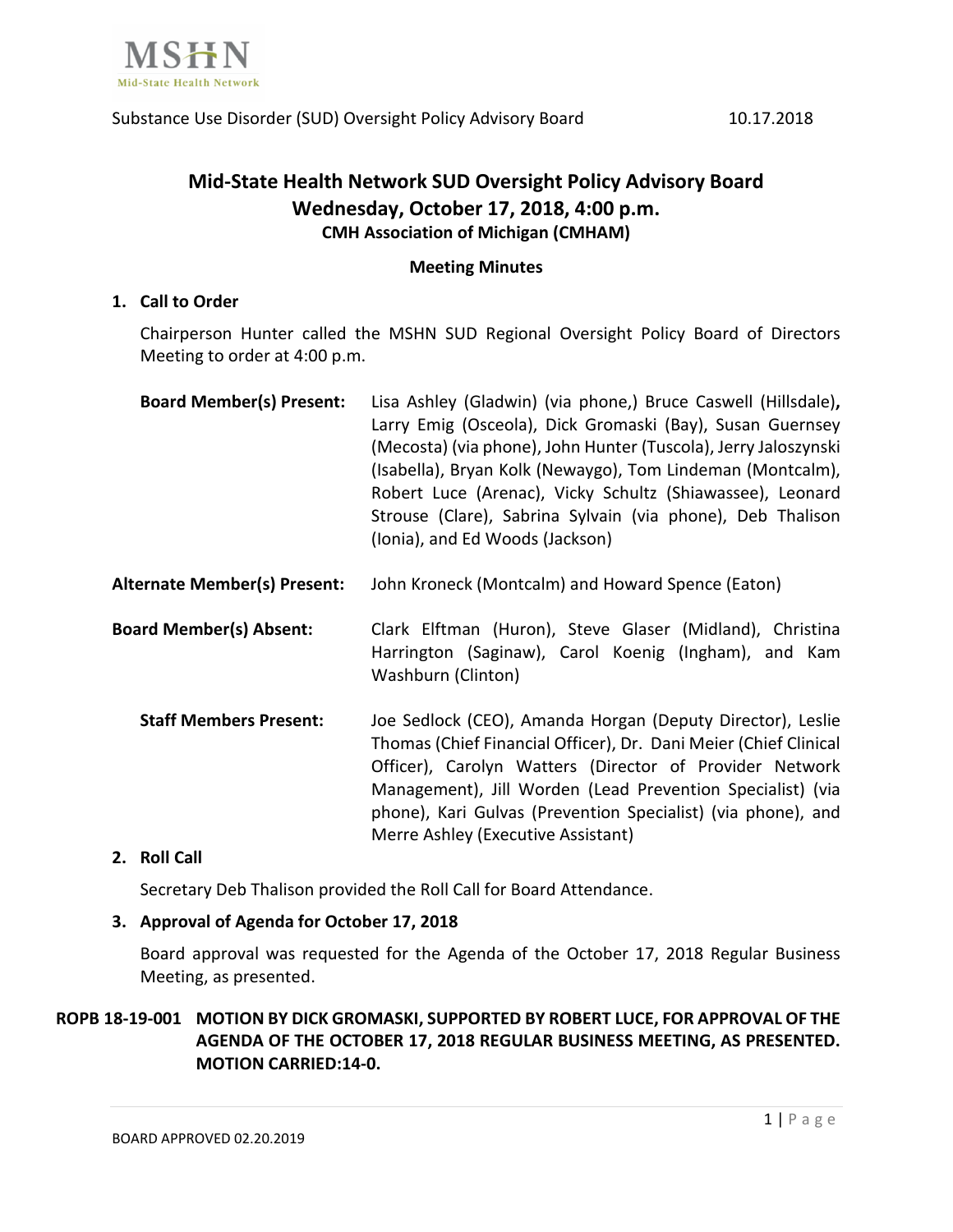

#### Substance Use Disorder (SUD) Oversight Policy Advisory Board 10.17.2018

# **4. Approval of Minutes from the August 15, 2018 Regular Business Meeting** Board approval was requested for the draft meeting minutes of the August 15, 2018 Regular Business Meeting, as presented.

# **ROPB 18-19-002 MOTION BY DEB THALISON, SUPPORTED BY BRYAN KOLK, FOR APPROVAL OF THE MINUTES OF THE AUGUST 15, 2018 REGULAR BUSINESS MEETING, AS PRESENTED. MOTION CARRIED: 14-0.**

#### **5. Public Comment**

There was no public comment**.**

## **6. Board Chair Report**

Chairperson Hunter referenced the board's next meeting date, stating the December 19, 2018 meeting currently stands as scheduled. In the event agenda items are not sufficient, and there is no business to be conducted, members were advised the meeting will be cancelled. Notice to all members will be relayed at least one week prior to the meeting date.

## **7. Deputy Director Report**

Ms. Amanda Horgan provided information and overview of materials related to the following:

- FY2018 PA2 Receipts & Payments
- FY2018 PA2 Use of Funds by County and Provider
- FY18 SUD Financial Summary Report, of August 2018
	- o Surplus of black grant funds will be spent or will be carried forward to the next fiscal year.
- Intergovernmental Agreement and Summary/Talking Points
	- o Full execution must be achieved prior to the current agreement's expiration of January 29, 2019.
	- o Distribution of the renewed agreement, with summary of information and request for approval, will occur to all county commissions within the MSHN region in November.
		- Members will be copied on correspondence to their respective county commissions.
- FY19 Initial SUD Allocation Letter
- FY19 PA2 Projections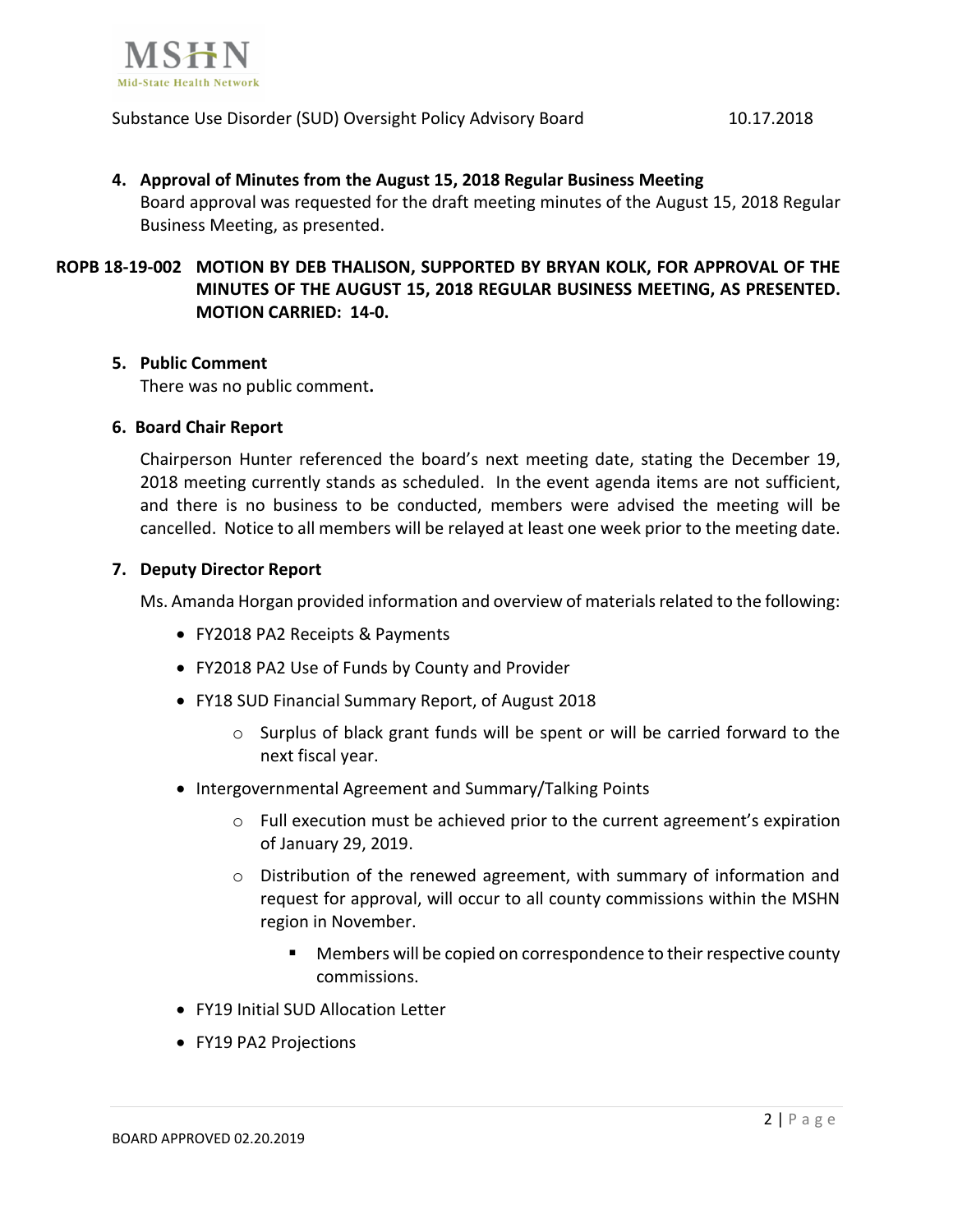

Mr. Howard Spence arrived at 4:13 p.m.

# **8. Chief Financial Officer Update**

Ms. Leslie Thomas provided information and overview of materials related to the following:

- FY19 Budget
- Public Act 2 Reserve Recommendation
	- $\circ$  To address concerns pertaining to the PA2 fund balance, Ms. Thomas identified and provided recommendation pertaining to the minimum amount of PA2 funds which should remain in the reserve.
		- Should the recommendation be accepted, creation of correlating policy, procedure and action plan, specific to maintenance of a minimum fund balance will be established to avoid overspending.
		- The SUD Oversight Policy Board would have the ultimate authority to approve programs/contracts within their respective counties if fund balance exists.
		- Policy action is not being taken; if such action is needed on the part of MSHN, it will not occur until directed by this board, however establishment of policy and procedure on PA2 Fund Balance will guide and provide direction for MSHN staff.

Ms. Susan Guernsey joined the meeting at 4:29

- Ms. Horgan clarified that a funding plan is not being proposed, provided or intended. What is being proposed is specific to a minimum balance to sustain funding and should be used as a guide. MSHN will not bring forward funding that would cause a balance to drop below the established minimum.
- Chairperson Hunter advised members to take the minimum fund balance recommendation and information back to their communities and local coalitions for feedback on what they feel is sustainable and makes programmatic sense. He encouraged members to communicate those findings to MSHN staff prior to the December meeting to get a better picture of where people stand on this issue and to inform a decision(s).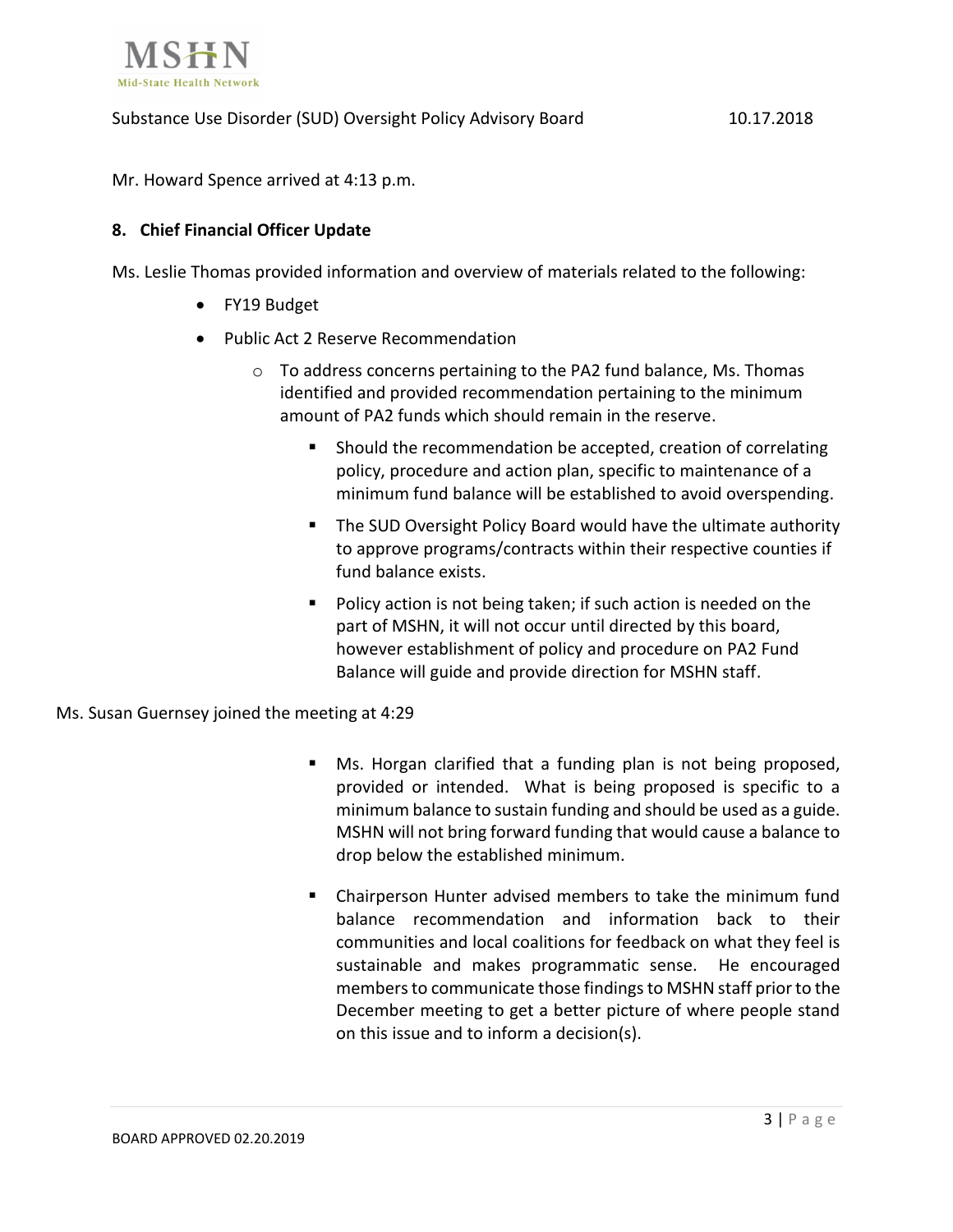

Substance Use Disorder (SUD) Oversight Policy Advisory Board 10.17.2018

### **9. FY18 Substance Use Disorder (SUD) PA2 Funding Requests/Contract Listing**

Ms. Carolyn Watters referenced the FY18 contract listing, provided within meeting packets. She provided an overview of the listing, and information included therein.

# **ROPB 18-19-003 MOTION BY JERRY JALOSCZYNSKI, SUPPORTED BY VICKI SCHULTZ, TO APPROVE THE FY18 SUBSTANCE USE DISORDER (SUD) FY18 PA2 FUNDING REQUESTS/CONTRACT LISTING, AS PRESENTED. MOTION CARRIED: 15-0.**

#### **10. FY19 Substance Use Disorder (SUD) PA2 Funding Requests/Contract Listing**

Ms. Watters advised that The Right Door for Hope, Recovery and Wellness had withdrew their original request, and requested board approval on the listing as presented, with omission of The Right Door's renewal.

# **ROPB 18-19-004 MOTION BY ROBERT LUCE, SUPPORTED BY KIM THALISON, TO APPROVE THE FY19 SUBSTANCE USE DISORDER (SUD) FY19 PA2 FUNDING REQUESTS/CONTRACT LISTING, REVISED AS NOTED. MOTION CARRIED: 15-0.**

#### **11. Operating Update**

Dr. Dani Meier provided updates and information on the following:

- Licensing and Regulatory Affairs (LAA) Rule Changes
- State Opioid Response (SOR) Grants
- Mobile Health Unit
- Recovery Housing Grant

#### **12. Other Business**

Ms. Vicky Schultz requested updates pertaining to the Michigan Department of Corrections (MDOC) and merging of services.

- Dr. Meier advised work is being done to investigate questions and concerns raised by the MSHN Board of Directors.
- Ms. Horgan added that a contract draft has not yet been provided; once that occurs, it will be brought before the MSHN Board of Directors. The anticipated time frame for that to occur is December 2018/January 2019.